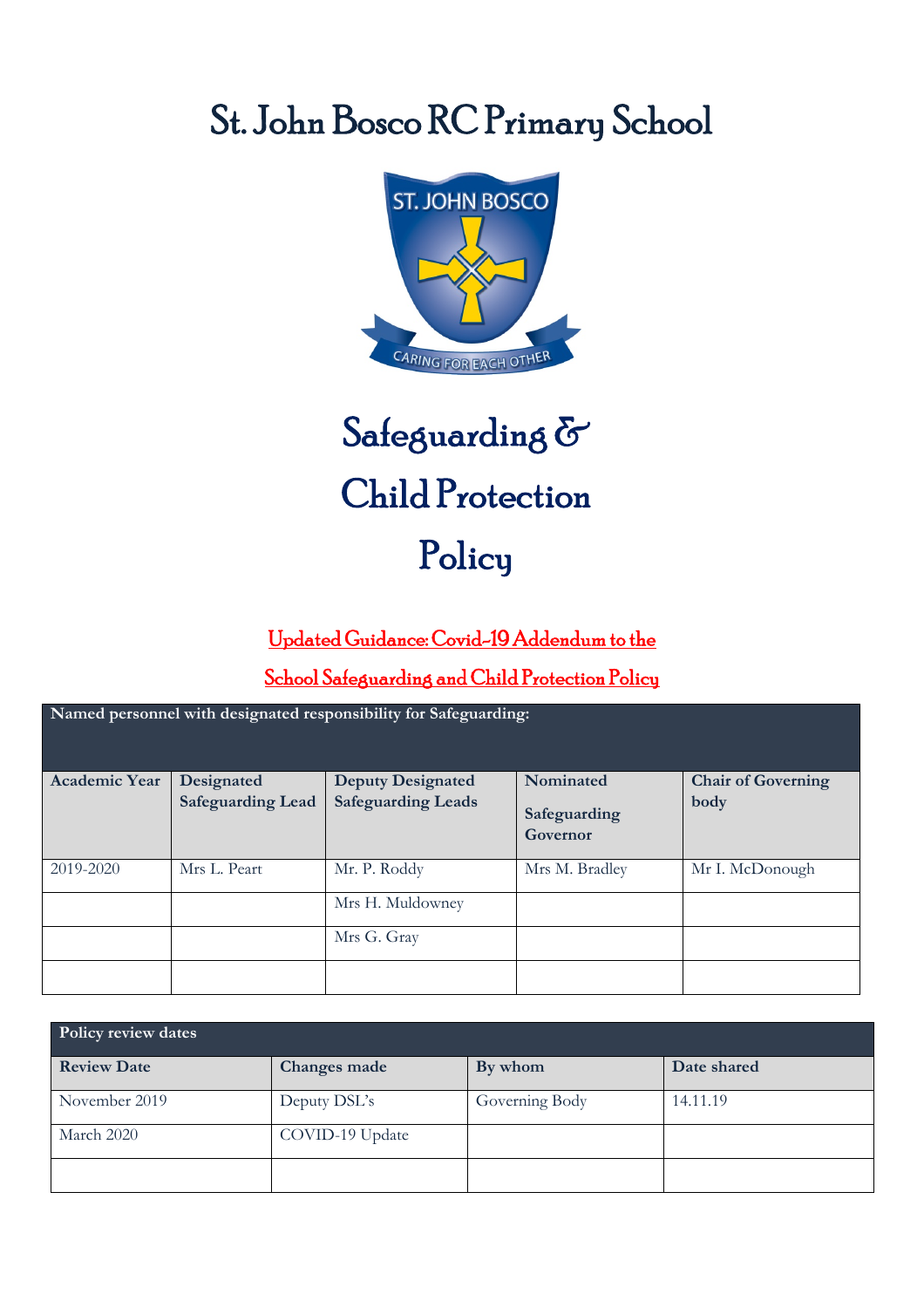## **Annex A to Existing Policy in Response to Additional DFE**  Guidance Issued on 27<sup>th</sup> March 2020

#### **Context**

Our existing school policy continues to be compliant and fit for purpose. It recognises and responds to the key guidance documents

- $\checkmark$  Keeping Children Safe in Education 2019
- $\checkmark$  Working Together to Safeguard Children 2018
- $\checkmark$  Existing Local Authority / Safeguarding Partnership Advice and Guidance
- $\checkmark$  Additional Guidance in response to the Coronavirus Pandemic was published by the DFE on March  $27<sup>th</sup>$ , and this annex to our existing policy reflects the advice contained within this document.

From 20th March 2020 parents were asked to keep their children at home, wherever possible, and for schools to remain open only for those children of workers critical to the COVID-19 response - who absolutely need to attend. Schools and all childcare providers were asked to provide care for a limited number of children children who are vulnerable, and children whose parents are critical to the COVID-19 response and cannot be safely cared for at home. This addendum of St. John Bosco RC Primary School's Safeguarding, and Child Protection policy contains details of our individual safeguarding arrangements in the following areas:

#### **Advice from our Local Safeguarding Partners**

St. John Bosco School will continue to respond and act upon the guidance and advice provided by our 3 Local Safeguarding Partners during the period that new arrangements are in place. We will review any updated advice, share with appropriate staff and ensure school practice reflects new guidance.

#### **Advice from the Local Authority**

Where the Local Authority issues further advice and guidance regarding the following areas of our activity, we will review our practice, share with appropriate staff and ensure school practice reflects this new advice.

#### **Areas to consider:**

- Pupils with EHC plans
- Advice from the L.A.D.O / Children's Social Care
- Reporting concerns where issues are identified
- Changes in referral thresholds
- Response to those identified as Children in Need

#### **Responding to concerns regarding a pupil.**

All staff at St. John Bosco School are expected to follow all existing procedures for responding to concerns. This includes:

- $\checkmark$  any newly shared guidance developed as a consequence of the Coronavirus pandemic.
- $\checkmark$  making a report via CPOMS, which can be done remotely. In the unlikely event that a member of staff cannot access their CPOMS from home staff should not solely rely on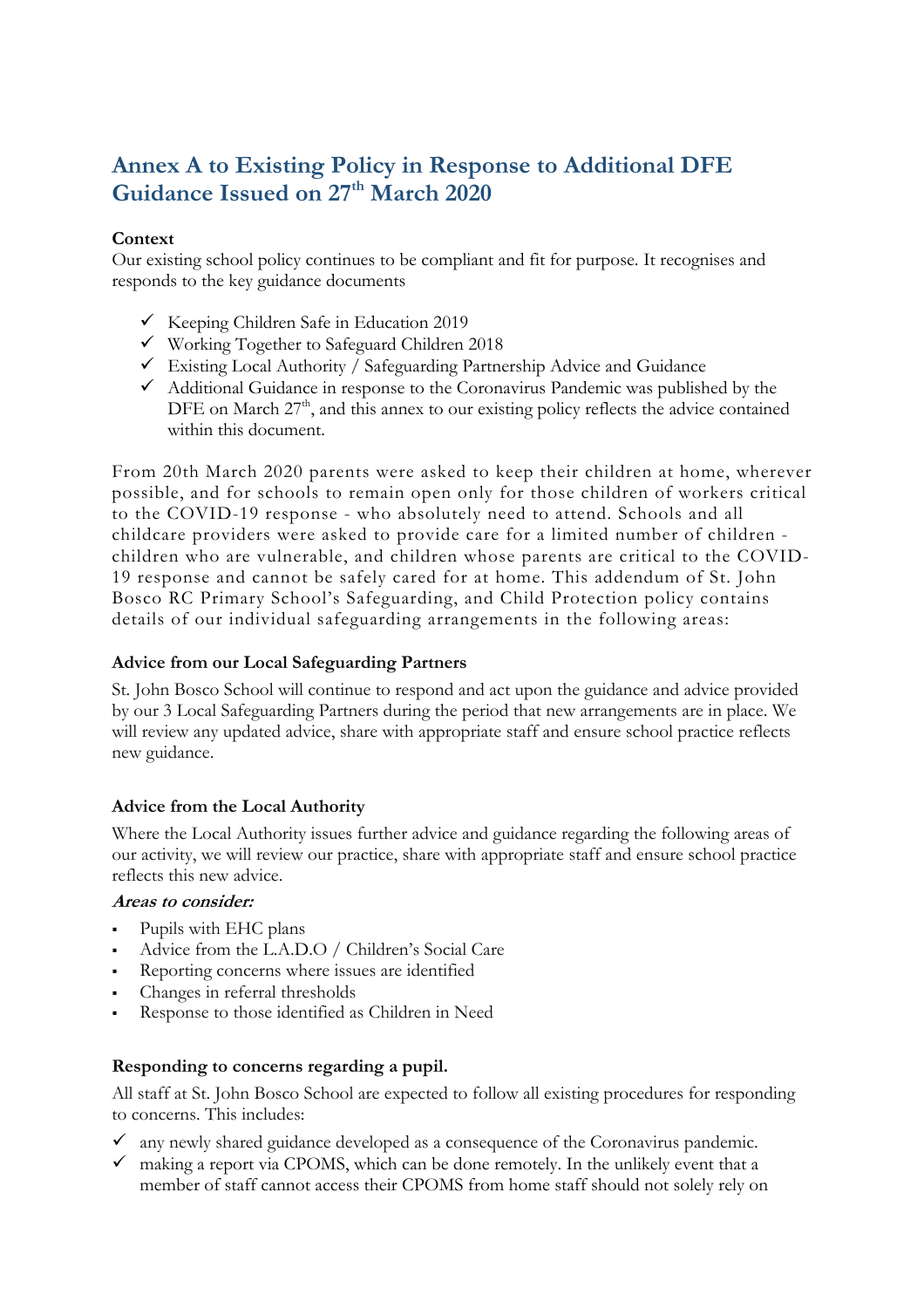CPOMS but should ensure direct contact is made with the DSL either face to face or by telephone

Where staff have a concern it is expected that this information will be shared with a named DSL to ensure appropriate advice is given and actions taken to safeguard the pupil. All staff and volunteers must act immediately on any safeguarding concerns which may be identified.

#### **DSL (and deputy) arrangements**

All staff have been advised of the arrangements we have in place, and contact details for the identified DSL / Deputy DSL during the period of this pandemic.

The optimal scenario is to have a trained DSL (or deputy) available on site which is reflected in staff rota's for the duration of partial opening wherever possible.

- $\checkmark$  Where this is not the case a trained DSL (or deputy) will be available to be contacted via phone or online video - for example when working from home.
- Where a trained DSL (or deputy) is not on site, in addition to the above, a senior leader will assume responsibility for co-ordinating safeguarding on site.
- $\checkmark$  This might include updating and managing access to child protection online management system, CPOMS and liaising with the offsite DSL (or deputy) and as required liaising with children's social workers where they require access to children in need and/or to carry out statutory assessments at the school or college.
- $\checkmark$  It is important that all St. John Bosco School staff and volunteers have access to a trained DSL (or deputy). On each day staff on site will be made aware of who that person is and how to speak to them. The DSL will continue to engage with social workers, and attend all multi-agency meetings, which can be done remotely.

#### **Looked After and Previously Looked After Children**

St. John Bosco School recognise the vulnerability of any of our pupils identified as L.A.C or previously L.A.C. Key staff will continue to support and liaise with Children's Social Care staff, and the Virtual Head of School for LAC to ensure that the educational and support needs of all LAC pupils continue to be met during this period.

#### **Peer on Peer abuse**

We recognise that during the period where new working arrangements are in place, some pupils may be potentially vulnerable to different forms of abuse, including Peer on Peer abuse. St. John Bosco School will continue to respond to any concerns which may arise. Staff must follow existing reporting arrangements, discuss concerns with a DSL and continue to follow the guidance set out within our existing policy and procedures.

#### **Responding to concerns regarding staff conduct / behaviour**

All staff are aware of their responsibility to report any concerns regarding the conduct or behaviour of colleagues. Our Whistleblowing Policy clearly sets out the reporting process, and this reflects the key messages set out in Part 4 of KCSIE 2019.

Should staff have any concerns they must follow existing school procedures.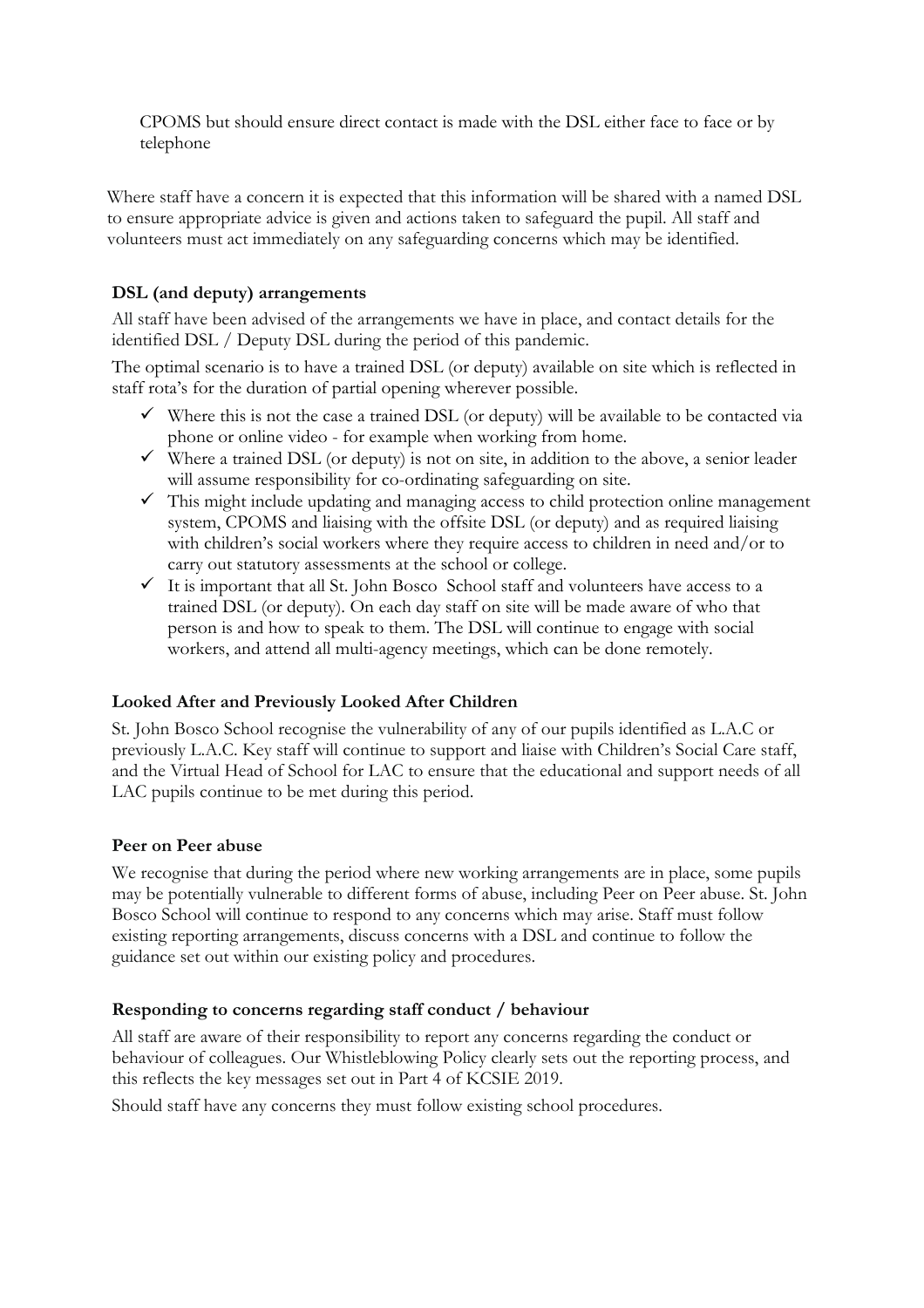#### **Vulnerable Pupils**

Vulnerable children include:

- $\checkmark$  those who have a social worker
- $\checkmark$  those children with education, health and care (EHC) plans.
- $\checkmark$  those who have a social worker including children who have a Child Protection Plan
- $\checkmark$  those who are looked after by the Local Authority.
- $\checkmark$  a child may also be deemed to be vulnerable if they have been assessed as being in need or otherwise meet the definition in section 17 of the Children Act 1989.

Those with an EHC plan will be risk-assessed in consultation with the Local Authority and parents, to decide whether they need to continue to be offered a school or college place in order to meet their needs, or whether they can safely have their needs met at home. This could include, if necessary, carers, therapists or clinicians visiting the home to provide any essential services. Many children and young people with EHC plans can safely remain at home. Eligibility for free school meals in itself should not be the determining factor in assessing vulnerability. Senior leaders, especially the Designated Safeguarding Lead (and deputy) know who our most vulnerable children are. They have the flexibility to offer a place to those on the edge of receiving children's social care support.

St. John Bosco School will continue to work with and support children's social workers to help protect vulnerable children. This includes working with and supporting children's social workers and the local authority virtual school head (VSH) for looked-after and previously looked-after children. The lead person for this will be: Mrs Peart.

There is an expectation that vulnerable children who have a social worker will attend an education setting, so long as they do not have underlying health conditions that put them at risk. In circumstances where a parent does not want to bring their child to an education setting, and their child is considered vulnerable, the social worker and St. John Bosco School will explore the reasons for this directly with the parent. Where parents are concerned about the risk of the child contracting COVID19, St. John Bosco School or the social worker will talk through these anxieties with the parent/carer following the advice set out by Public Health England. St. John Bosco School will encourage our vulnerable children and young people to attend a school, including remotely if needed.

#### **Supporting all Pupils**

During this period, the vast majority of our pupils are not expected to attend school. These pupils do not currently meet the agreed definition of a **'vulnerable pupil'.**

St. John Bosco School recognise our ongoing responsibility to provide advice, support and guidance to all our pupils and our staff are in regular contact with all pupils on our roll. Safeguarding these pupils remains **everyone's responsibility**.

We continue to seek to communicate with, and provide advice and information to all pupils.

Our staff are aware of their responsibility to seek advice regarding any issue which causes concern and are expected to continue to adhere to existing school reporting and recording procedures for any potential safeguarding issue.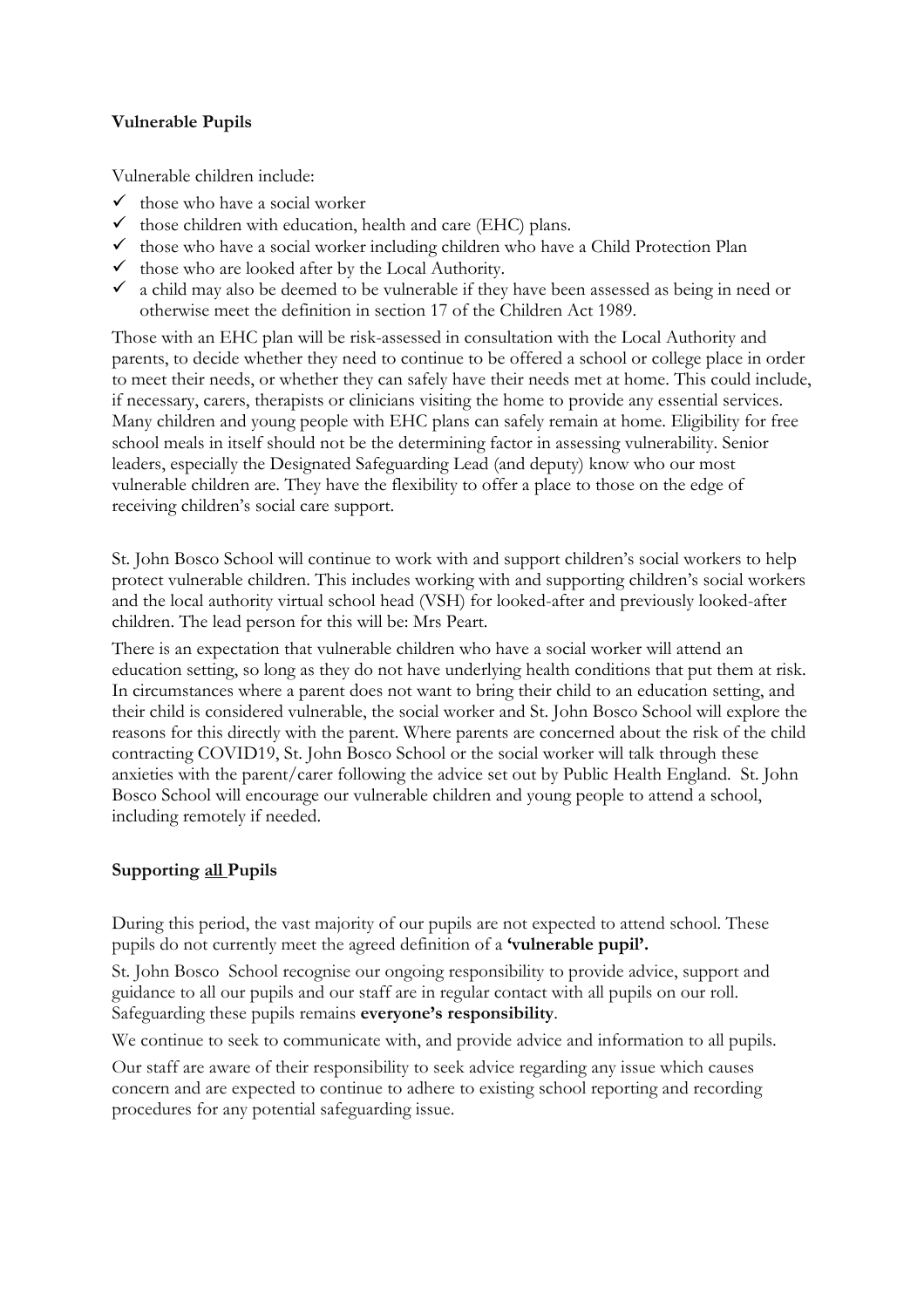#### **Supporting children not in school**

t. John Bosco School is committed to ensuring the safety and wellbeing of all its Children. Where the DSL has identified a child to be on the edge of social care support, or who would normally receive pastoral-type support in school, they should ensure that a robust communication plan is in place for that child or young person.

- $\checkmark$  Details of this plan must be recorded on CPOMS, as should a record of contact have made.
- $\checkmark$  The communication plans can include; remote contact, phone contact, door-step visits.
- $\checkmark$  Other individualised contact methods should be considered and recorded.

St. John Bosco School and its DSL will work closely with all stakeholders to maximise the effectiveness of any communication plan.

- $\checkmark$  This plan must be reviewed regularly (at least once a fortnight) and where concerns arise, the DSL will consider any referrals as appropriate.
- $\checkmark$  The school will share safeguarding messages on its website and social media pages.
- $\checkmark$  St. John Bosco School recognises that school is a protective factor for children and young people, and the current circumstances, can affect the mental health of pupils and their parents/carers.
- $\checkmark$  Teachers at St. John Bosco School need to be aware of this in setting expectations of pupils' work where they are at home.
- $\checkmark$  St. John Bosco School will ensure that where we care for children of critical workers and vulnerable children on site, we ensure appropriate support is in place for them. This will be bespoke to each child and recorded on CPOMS.

#### **Online safety**

During the period where new working arrangements are in place St. John Bosco School recognises that our pupils may be using a range of technologies and using on line materials, as well as potentially accessing a range of different sites as part of their home learning programme.

We will share appropriate and recognised on-line learning materials with our pupils and we will ensure we continue to reinforce our expectations regarding safe on-line behaviour for all pupils during this period.

Where staff have a concern, then they must follow existing school reporting procedures and our on-line safety policy.

#### **School attendance procedures**

Local authorities and education settings **do not** need to complete their usual day-today attendance processes to follow up on non-attendance. The procedures will be as follows:

- $\checkmark$  school and social workers will agree with parents/carers whether children in need should be attending school.
- $\checkmark$  school will then follow up on any pupil that they were expecting to attend, who does not.
- $\checkmark$  school will also follow up with any parent or carer **who has** arranged care for their child(ren) and the child(ren) subsequently do not attend.
- $\checkmark$  To support the above, we will, when communicating with parents/carers and carers, confirm emergency contact numbers are correct and ask for any additional emergency contact numbers where they are available. In all circumstances where a vulnerable child does not take up their place at school, or discontinues St. John Bosco School will notify their social worker.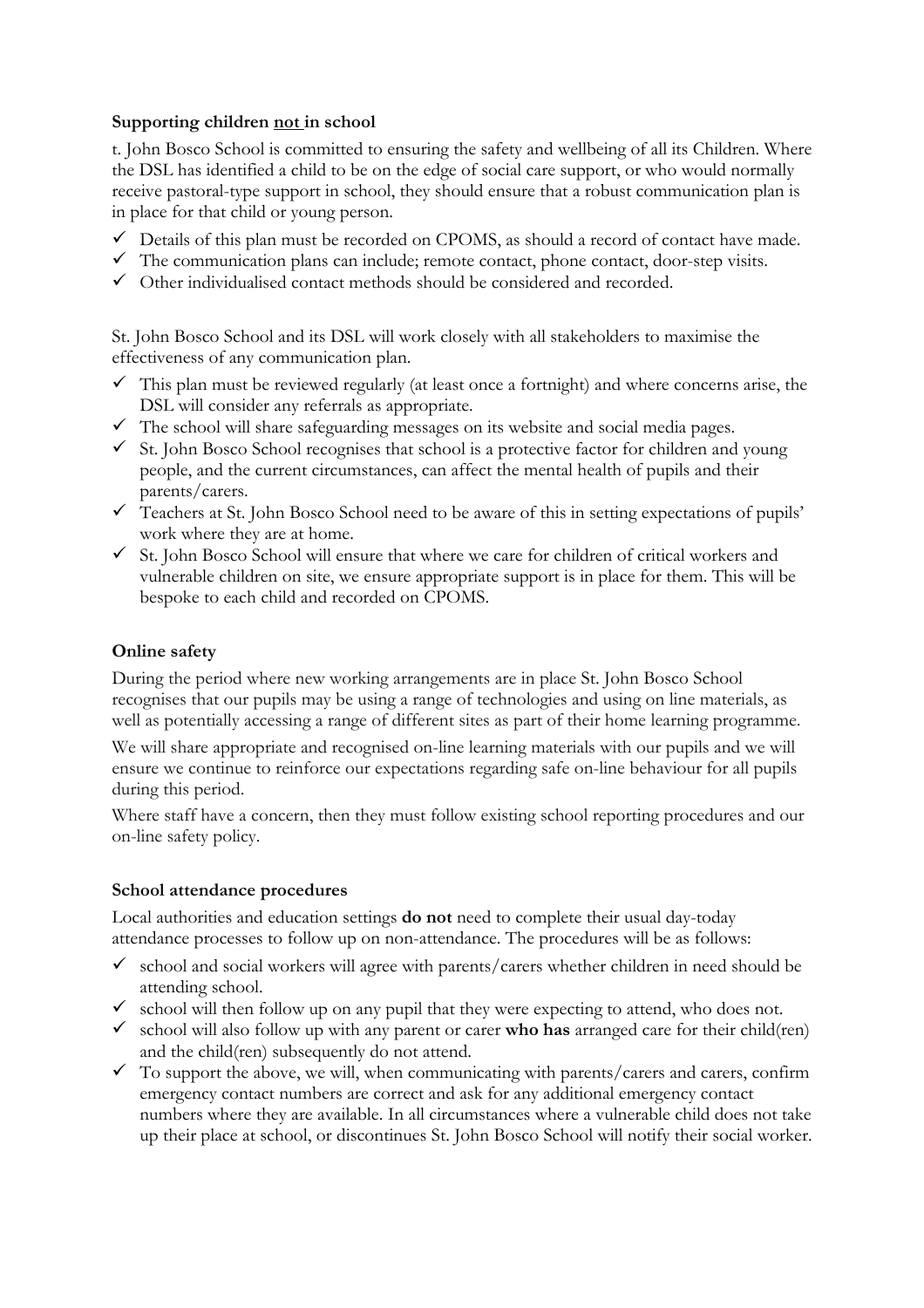#### **Staff training and Induction**

DSL training is very unlikely to take place whilst there remains a threat of the COVID 19 virus. For the period COVID-19 measures are in place, a DSL (or deputy) who has been trained will continue to be classed as a trained DSL (or deputy) even if they miss their refresher training. In order to support staff and keep children safe:

- $\checkmark$  All existing school staff should have read part 1 and annex A of Keeping Children Safe in Education<sup>(2019)</sup>.
- The DSL will communicate with staff any **new** local arrangements, so they know what to do if they are worried about a child.
- $\checkmark$  Where new staff are recruited, or new volunteers will continue to be provided with a **safeguarding induction**.

If staff are deployed from another education or children's workforce setting to our school, we will take into account the DfE supplementary guidance on safeguarding children during the COVID-19 pandemic and will accept portability as long as the current employer confirms in writing that:

- $\checkmark$  the individual has been subject to an enhanced DBS and children's barred list check
- $\checkmark$  there are no known concerns about the individual's suitability to work with children
- $\checkmark$  there is no ongoing disciplinary investigation relating to that individual
- $\checkmark$  For movement within a hub, schools should seek assurance from the Headteacher that the member of staff has received appropriate safeguarding training. Upon arrival, they will be reminded that the receiving setting's child protection policy can be found on the website, and informed of DSL arrangements.

#### **Safer Recruitment and procedure for movement of staff and volunteers**

- $\checkmark$  St. John Bosco School recognise that this situation requires us all to work in different ways and respond to new and emerging circumstances.
- $\checkmark$  We remain committed to the principles of Safer Recruitment practice and guidance as described in KCSIE 2019 Part 3.
- $\checkmark$  Should volunteers be permitted to support the school, we will continue to undertake all appropriate vetting and checking procedures and ensure we are compliant with the principles of regulated activity.
- $\checkmark$  We will ensure that our Single Central Record is maintained and all required elements are compliant.

**This policy will continue to be monitored throughout the period of closure/partial closure.** 

**Amendments will be brought to the attention of all staff and stakeholders.**